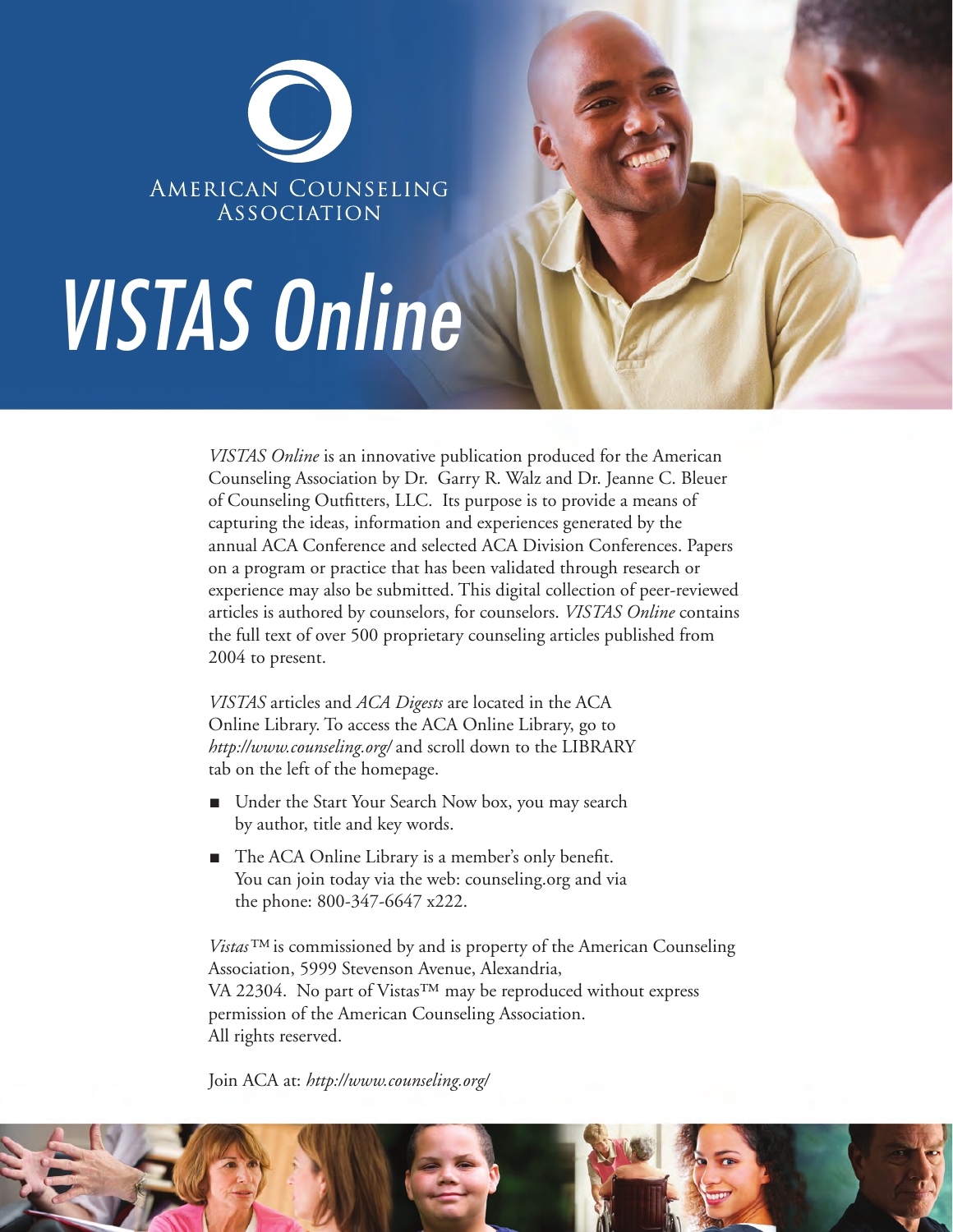Suggested APA style reference: Jordan, K. (2010). *An ethical decision making model for crisis counselors.* Retrieved from http://counselingoutfitters.com/vistas/vistas10/Article\_89.pdf

### Article 89

# **An Ethical Decision Making Model for Crisis Counselors**

## Karin Jordan

Karin Jordan, Ph.D., is Professor and Chair in the Department of Counseling at the University of Akron, Akron, Ohio. She has served as a crisis counselor and responded to local, national, and international human generated and natural disasters. She has presented locally, nationally, and internationally on this topic and published extensively in this area.

Disaster mental health (DMH) needs to take into account the scope and complexity of crisis counseling service delivery from the perspective of ethical decision making in the wake of a disaster (ranging from natural to human generated catastrophes). Crisis counseling service delivery, because of its demanding nature and unique challenges, is different from any other kind of counseling, i.e., away from a familiar treatment setting, etc. The demanding nature of crisis counseling, carried out during a disaster or post-disaster, demands that crisis counselors have a clear sense of the American Counseling Association (ACA) Code of Ethics (2005) and routinely practice ethical decision making. The latter, ethical decision making, should include steps and considerations that help the crisis counselor respond ethically to the needs of disaster survivors of all ages (including first responders such as police, fire fighters, etc.) who are seen locally, nationally, and internationally.

Moreover, when doing crisis counseling, an eco systemic perspective (rooted in Bronfenbrenner's work [1987]) should be used if crisis counseling services are to be accepted and efficacious. The taxonomy consists of a hierarchy of four systems: microsystem, mesosystem, exosystem and macrosystem. Using an eco systemic perspective involves: (a) the interrelatedness of a person, family, and/or community members who have experienced a disaster, (b) the environment where the disaster occurred, (c) the environment where the recovery from the disaster occurred, and (d) developmental tasks that must occur. Using an eco systemic perspective provides a complex understanding of the disaster survivor's differences, needs, and strengths.

When engaging in ethical decision making, aggregate groups, (e.g., families, schools, communities, etc.) and the unique system-level needs of those affected by the disaster should be considered. The community's pre-existing conditions, resources (some communities are more resource rich than others), and history (e.g., mental health and medical services, economics, war/civil war, etc.), the duration (lasting from minutes to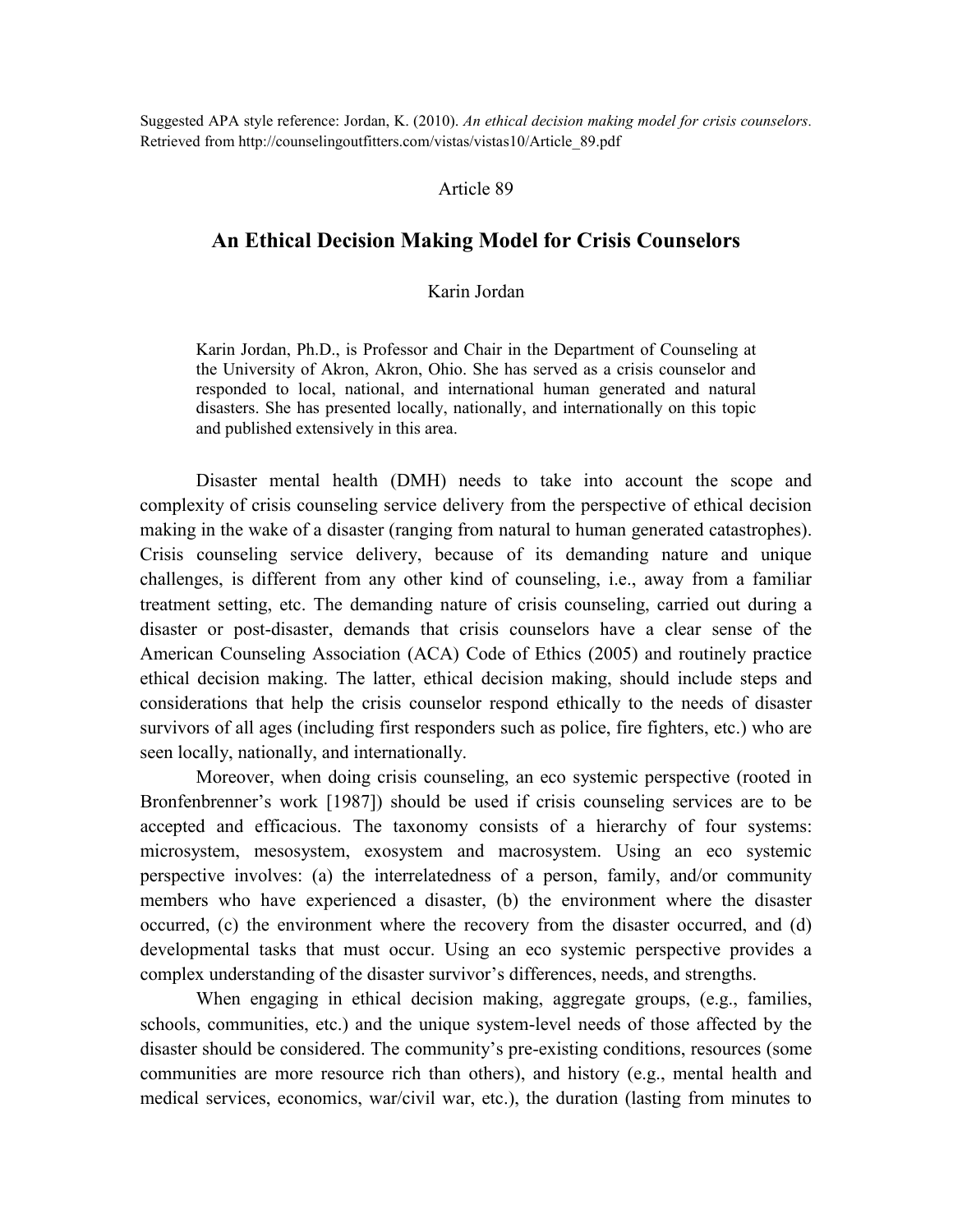hours, days, weeks, months to years), magnitude and level of distraction (injuries, losses of lives, destruction of property and community) of the disaster on individuals, families, and the community (including local first responders) must also be taken into account when making ethical decisions.

 The crisis counselor can make ethical decisions using the ACA Code of Ethics, however the Code in and of itself cannot guarantee that a crisis counselor will behave ethically. Moreover, Code cannot resolve all ethical issues or capture the richness and complexity involved in crisis counselors striving to make responsible choices in a disaster situation. Rather, the ACA Code of Ethics sets forth ethical principles and ethical standards to which crisis counselors aspire and by which their crisis counseling can be judged. Crisis counselors' behavior must be based on an ethical decision making process using the ACA Code of Ethics.

Ethical decision making for crisis counselors consists of ten steps: (1) identify the ethical concern within the context of the disaster, (2) consider personal (crisis counselor's) beliefs and values, skills and knowledge, (3) identify the code(s) of ethics involved, (4) determine possible ethical traps, (5) frame a preliminary response, (6) consider the consequences, (7) prepare an ethical resolution, (8) get feedback/consultation from other crisis counselors, (9) take action, and (10) review the outcome.

**Step 1- Identify the ethical concern within the context of the disaster.** During this step, the crisis counselor identifies an ethical dilemma that s/he is faced with, which might be unique to the disaster event (e.g., location, duration, magnitude). It also would involve providing crisis counseling in this or another country, with diverse cultures, religious/spiritual values, etc.

 *Example: A crisis counselor was deployed to Russia with two other crisis counselors from another relief organization, subsequent to a terrorist attack and the death of many Russian civilians (children, women, and men). She observed one of the other crisis counselors requesting that the survivors who received crisis counseling make themselves available to tell their story on video. According to this crisis counselor, the video tapes would be used by the relief organization to encourage donations for the people affected by the terrorist attack. One of the local women started crying and asked not to be video taped when telling her story.* 

**Step 2- Consider personal (the crisis counselor's) self, beliefs and values, skills and knowledge.** During this stage, the crisis counselor needs to assess the (a) *self* - does s/he have the ability to deal with his/her own stress and internal conflict as well as his/her emotions so that s/he can be calm, and is able to focus and be action oriented, (b) *beliefs and values* - about him/herself, others, the world and religious/spiritual values to see that they do not interfere with their ethical decision making process, and (c) *skills and knowledge* - having the crisis counseling and crisis management skills needed to meet the needs of the disaster affected individual, family and community.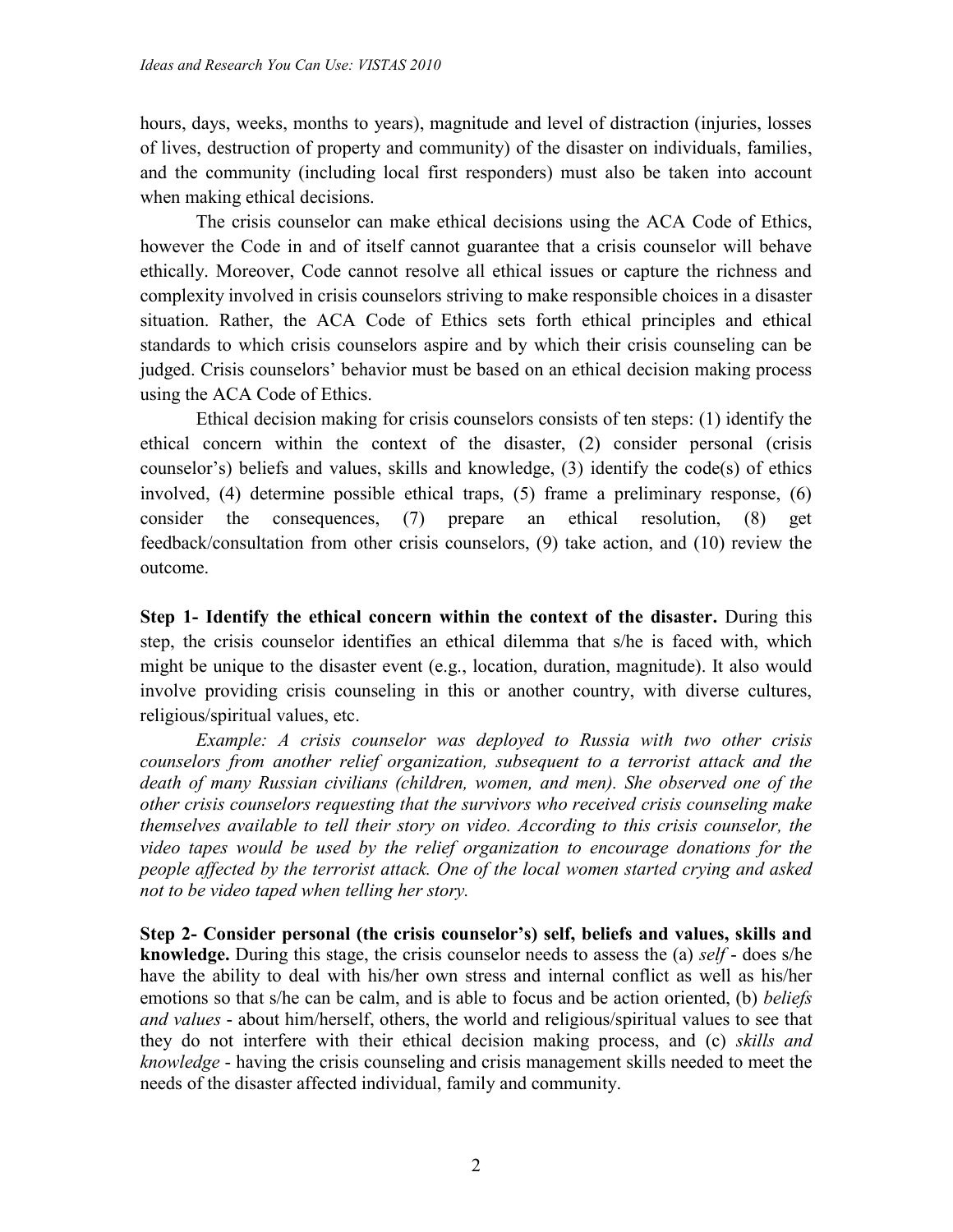*Example: The crisis counselor, being aware of the importance of relief organizations procuring donations, felt upset that these survivors were being used to get funding, rather than to meet their needs.* 

**Step 3- Identify the code(s) of ethics involved.** During this step, the crisis counselor identifies the code(s) that applies to this ethical dilemma. Familiarity with the ACA Code of Ethics is important in this step. If a copy of the ACA Code of Ethics is available, it might also serve as an additional resource to identify the codes impacted.

 *Example: the ACA Code of Ethics clearly states: A.1.a. Primary Responsibility – The primary responsibility of counselors is to respect the dignity and to promote the welfare of clients (APA, p. 3). B.1.b. Respect for Privacy – Counselors respect client rights to privacy. Counselors solicit private information from clients only when it is beneficial to the counseling process (ACA, p. 7). C.1 Knowledge of Standards – Counselors have a responsibility to read, understand, and follow the ACA Code of Ethics*  and adhere to applicable laws and regulations (ACA, p. 9). C.3.b. Testimonial – *Counselors who use testimonials do not solicit them from current clients nor former clients nor any other persons who may be vulnerable to undue influence (ACA, p. 10).* 

**Step 4- Determine possible ethical traps.** There are several traps that crisis counselors might struggle with and need to assess, to assure that they are not interfering with ethical decision making: (a) *the common objectivity trap* - is s/he (the crisis counselor) overidentifying or over-invested with the trauma affected person, family, community?; (b) *the value trap* - the crisis counselor's personal values about who should be served (e.g., children over adults, young adults over the elderly, etc.) how to provide services (using the same services regardless of the needs of the disaster affected individual, family , community); (c) *the circumstantialities trap* - the belief that crisis counseling is a unique circumstance (e.g., magnitude of the disaster, lack of resources and support services, functioning in another country, etc.) and traditional values and practices do not need to be followed; (d) *the traditional trap* - historically s/he (the crisis counselor) has not done it that way before (e.g., in previous disasters, or in the office, etc.); (e) *the role trap*  functioning outside their role as crisis counselor (e.g. I know how to do Eye Movement Desensitization and Reprocessing [EMDR], so I can do more than crisis counseling here, etc.) and beyond their skill level (e.g., I have never been trained in Critical Incident Stress Debriefing [CISD], but I have read about it, and I can learn as I go along, etc.); (f) *the "that's what we do in the USA" trap* - providing services using American frame of reference rather than looking at the cultural, historical, ecological, etc., setting; (g) *the who will benefit trap* - limiting the services to those that the crisis counselor perceives as benefitting and being deserving of crisis counseling, such as women and children versus soldiers; and (h) *the vicarious trauma trap -* the perception that what s/he (crisis counselor) is doing is not making any difference, is not helpful.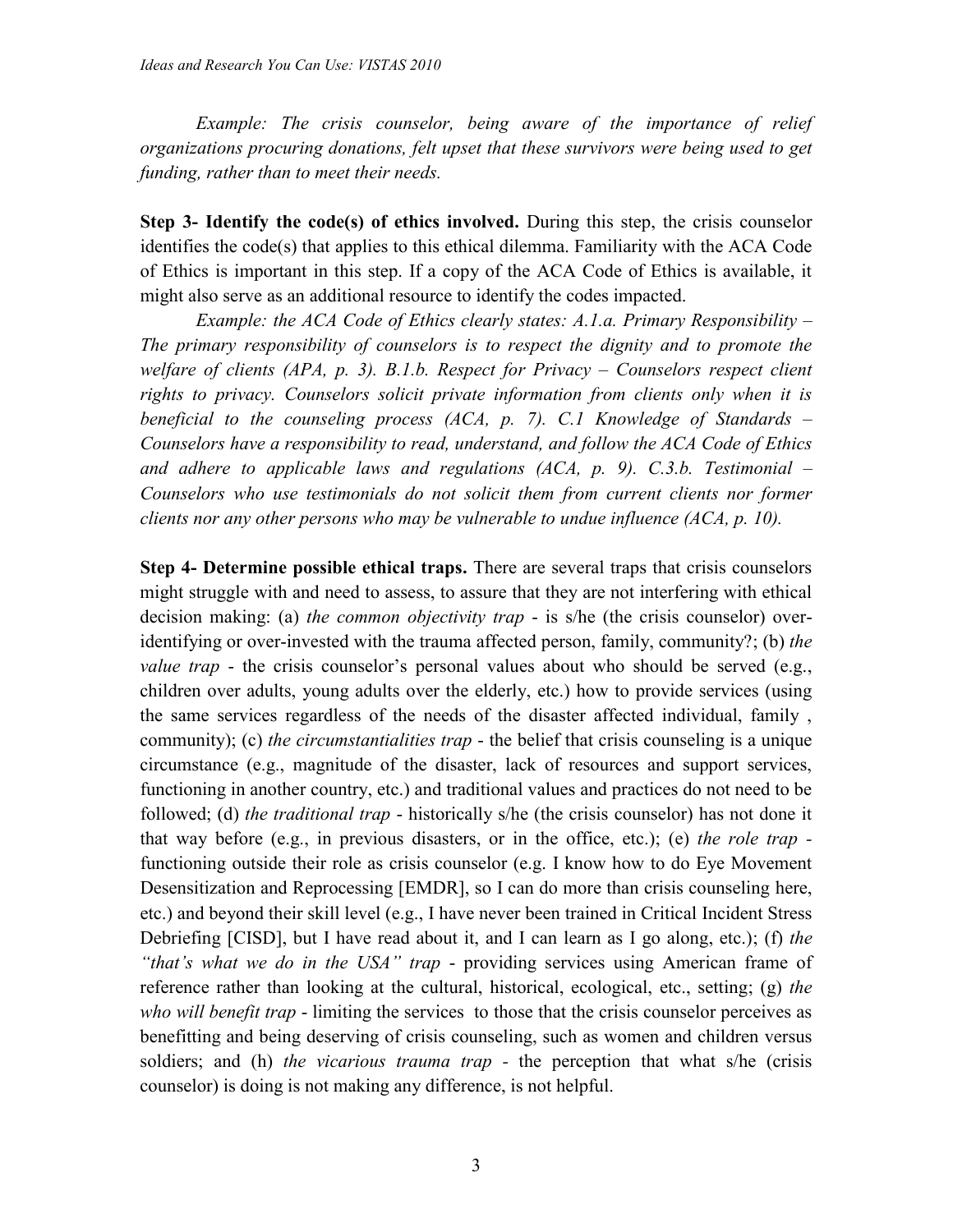Example: *The crisis counselor* as*sessed the different ethical traps and decided that providing crisis counseling in Russia does not justify video taping survivors who did not want to be video taped, and justifying such behavior with public donations allowing additional teams to be deployed in the future.* 

**Step 5- Frame a preliminary response.** After having identified the crisis counselor's personal self, skills, and knowledge as well as personal beliefs and values, in addition to having identified the ACA Code(s) of Ethics that apply to the ethical traps, s/he (crisis counselor) will develop a preliminary response for how to deal with the situation.

 *Example: The crisis counselor believed that it was her responsibility to talk with the other two crisis counselors and remind them that their expectations of survivors did not follow the ACA Code of Ethics.* 

**Step 6- Consider the consequences.** During this step, the crisis counselor is to assess, using an eco-systemic view, what consequences the preliminary ethical decision might have, i.e., if there are any possible adverse reactions for the individual, family, and/or community affected by the disaster. Focus also needs to be upon determining what consequences the preliminary ethical decision might put upon the crisis counselor and/or other crisis counselors and/or first responders.

 *Example: The crisis counselor realized that addressing her ethical concerns with the other two crisis counselors might result in difficulty in working together and in delivering quality services.* 

**Step 7- Prepare an ethical resolution.** After all consequences have been assessed and the crisis counselor has determined that the consequences from his/her ethical decision making are in the best interest of the disaster affected individual, family, and community, as well as within the skill and knowledge level of the crisis counselor and appropriate for the disaster affected country, s/he prepares the ethical resolution.

 *Example: The crisis counselor concluded that her decision to talk with the other two crisis counselors was in the best interest of the terrorist affected Russian survivors.* 

**Step 8- Get feedback/consultation from other crisis counselor(s).** Following the ethical resolution, the crisis counselor communicates his/her decision to his/her fellow crisis counselors and if appropriate, consults with local agencies/organizations that they are in partnership with. In addition, they might also choose to consult with the relief organization that deployed them to the disaster.

 *Example: Since no other crisis counselors were accessible to the crisis counselor other than the two who had engaged in the video taping for donation practice, she contacted her own relief organization, who agreed with her, and voiced concerns about the situation.*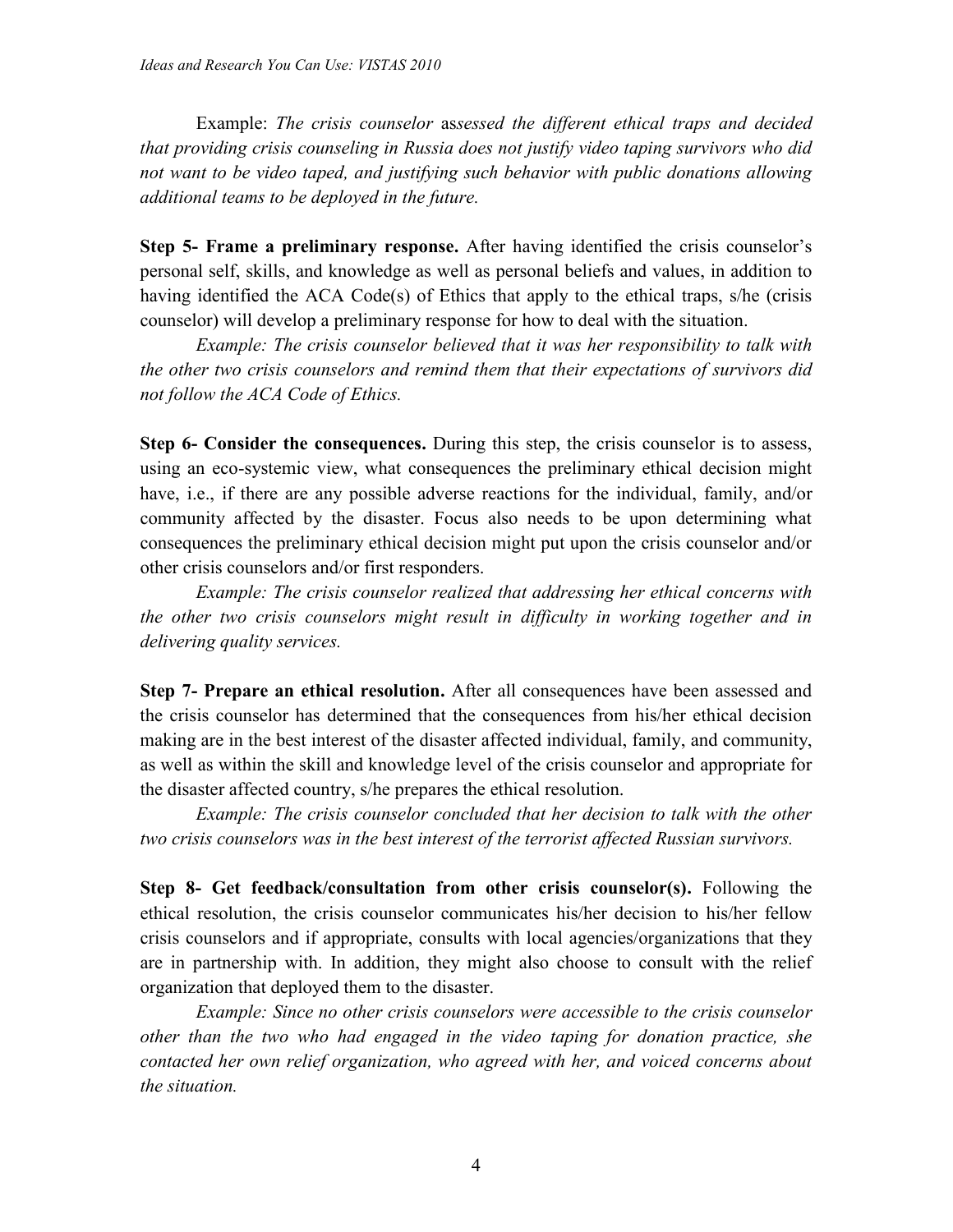**Step 9- Take action.** If no concerns were raised after the crisis counselor's consultation, s/he will act according to the ethical decision made.

 *Example: The crisis counselor requested a meeting with the other two crisis counselors, and reported her concern and the consultation she had engaged in before setting up this meeting. The crisis counselors' response was to be open to the feedback, thanked the crisis counselor for reminding them of their code of ethics and then said: "We didn't know, and we never would have done this in the USA, but it seems different in Russia, especially, since Russia has no established code of ethics for counselors/mental health professionals."* 

**Step 10- Review the outcome.** After the crisis counselor has acted on the ethical decision, s/he needs to assess/review the outcome of the decision, with a desire to learn from the process and improve future ethical decision making. This process also includes getting feedback or reviewing the impact of the ethical decision on the disaster affected individuals, families and the community. Information should also be gathered from the local agencies/organizations they are in partnership with, as well as their relief organization. This review will be important to the crisis counselor, as well as other crisis counselors, allowing for lessons learned at the disaster site, and can be something passed on to other crisis counselors at their own and other relief organizations.

 *Example: The crisis counselor reported feeling good about the other two crisis counselors' responses to her feedback. She was surprised that they chose not to use their ACA Code of Ethics to guide them in their work as crisis counselors in another country. She did report that she felt good about the process and outcome and will address ethical concerns in the future using the ethical decision making model.* 

### **Summary**

It is important to remember that crisis counselors should be guided by the ACA Code of Ethics as they respond to disasters in and outside the United States, and often faced with complex and unique ethical challenges. However, the ACA Code of Ethics cannot guarantee ethical behavior. Moreover, the Code cannot resolve all ethical issues encountered by the crisis counselor or capture the complexity involved in doing crisis counseling during and immediately after disasters while striving to make responsible choices. Rather, the ACA Code of Ethics sets forth ethical principles, standards and values to which crisis counselors aspire and by which their actions while doing crisis counseling can be judged, making an ethical decision model for crisis counselors essential.